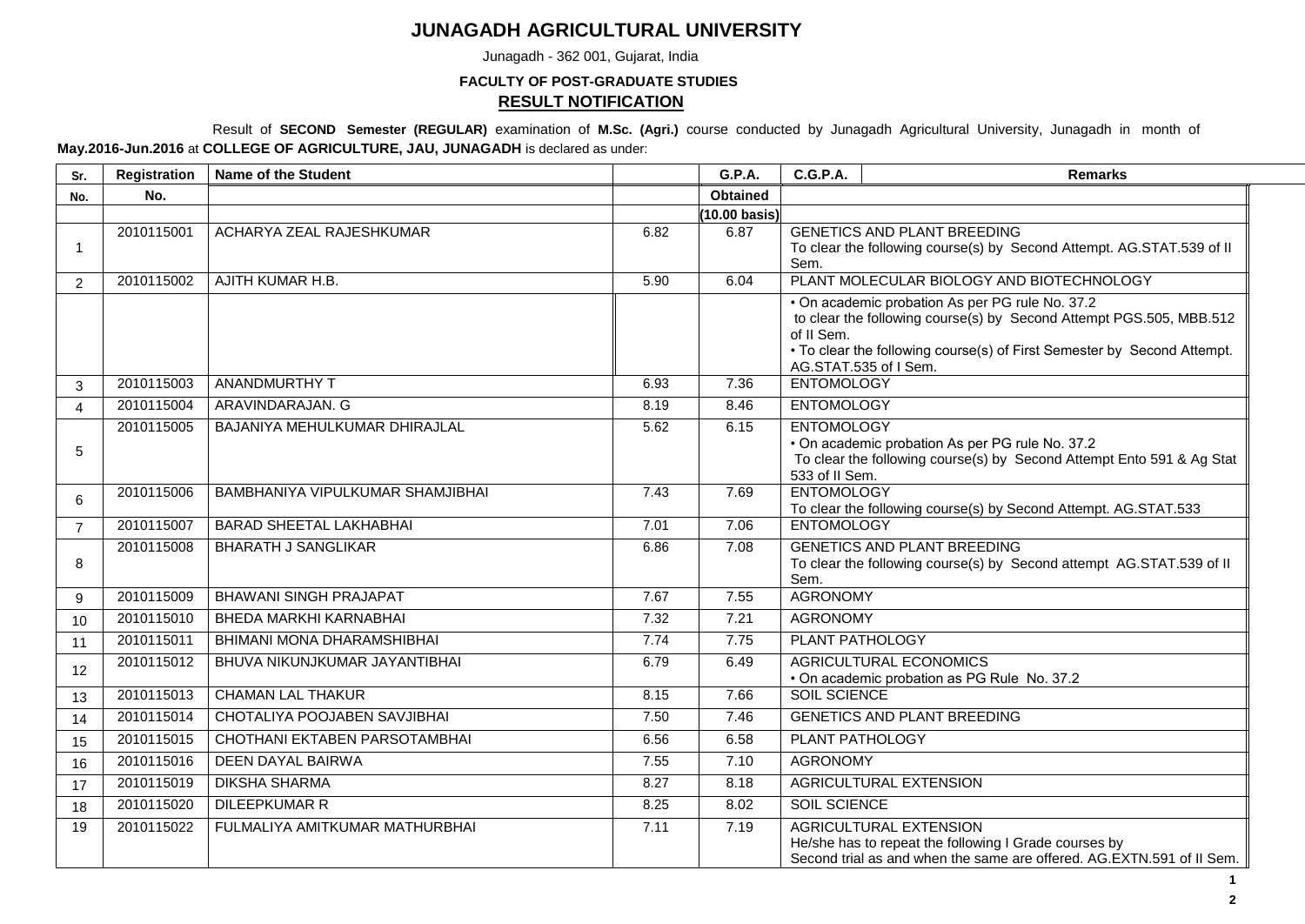| Sr. | <b>Registration</b> | <b>Name of the Student</b>        | <b>G.P.A.</b>   | <b>C.G.P.A.</b> | <b>Remarks</b>                                                                                                |
|-----|---------------------|-----------------------------------|-----------------|-----------------|---------------------------------------------------------------------------------------------------------------|
| No. | No.                 |                                   | <b>Obtained</b> |                 |                                                                                                               |
|     |                     |                                   | (10.00 basis)   |                 |                                                                                                               |
| 20  | 2010115023          | <b>GODHANI BHAVESH PREMJIBHAI</b> | 7.56            | 7.42            | <b>ENTOMOLOGY</b>                                                                                             |
| 21  | 2010115024          | GOLAKIYA BHARGAVKUMAR BHIMAJIBHAI | 7.82            | 8.23            | PLANT PATHOLOGY                                                                                               |
|     | 2010115025          | HADIYA GITABEN DEVAYATBHAI        |                 |                 | <b>GENETICS AND PLANT BREEDING</b>                                                                            |
| 22  |                     |                                   | 6.34            | 6.40            | On academic probation as PG Rule No. 37.2                                                                     |
|     |                     |                                   |                 |                 | • To clear the course(s) of. AG.STAT.535 of II Sem.                                                           |
|     |                     |                                   |                 |                 | • To clear the course(s) of GP 501 of I Semester                                                              |
| 23  | 2010115026          | HADIYAL JIGNESHKUMAR GANESHBHAI   | 7.39            | 7.56            | <b>AGRONOMY</b>                                                                                               |
|     | 2010115027          | <b>HIKMAT ULLAH</b>               |                 |                 | <b>AGRONOMY</b>                                                                                               |
| 24  |                     |                                   | 6.61            | 5.91            | • On academic probation as PG Rule No. 37.2                                                                   |
|     |                     |                                   |                 |                 | • To clear the following course(s) of First Semester by second Attempt.<br>AG.STAT.535 & AGM 508              |
|     | 2010115028          | HIRANI NIMISHABEN VINUBHAI        |                 |                 | PLANT MOLECULAR BIOLOGY AND BIOTECHNOLOGY                                                                     |
| 25  |                     |                                   | 7.12            | 6.72            | • To clear the following course(s) PGS.505 of II Sem.                                                         |
|     |                     |                                   |                 |                 | • To clear the course(s) AG.STAT.535 of ISemester by second Attempt.                                          |
|     | 2010115029          | HIREN KUMAR MACHHAR               |                 |                 | <b>AGRICULTURAL ECONOMICS</b>                                                                                 |
| 26  |                     |                                   | 6.13            | 6.23            | • On academic probation to clear the following course(s) by second Attempt.                                   |
|     |                     |                                   |                 |                 | PGS.503, ABM.511                                                                                              |
|     | 2010115030          | HIRPARA DHARMIKKUMAR VALLABHBHAI  |                 |                 | SOIL SCIENCE                                                                                                  |
| 27  | 2010115031          | HIRPARA JATINKUMAR RAMESHBHAI     | 8.24            | 7.61            | <b>ENTOMOLOGY</b>                                                                                             |
| 28  |                     |                                   | 7.28            | 7.28            |                                                                                                               |
|     | 2010115032          | HUN RIDDHI KAMALESHBHAI           | 6.54            | 6.57            | <b>GENETICS AND PLANT BREEDING</b><br>• To clear the following course(s) AG STAT 539 & PGS.505 of II Sem.     |
| 29  |                     |                                   |                 |                 | • To clear the course(s) GP 501 of I Sem.by second Attempt                                                    |
| 30  | 2010115033          | ICHCHHUDA PARESHKUMAR KALABHAI    | $\degree$ 7.20  | 7.14            | <b>AGRONOMY</b>                                                                                               |
|     |                     |                                   |                 |                 |                                                                                                               |
| 31  | 2010115034          | <b>ITALIYA CHIRAG JERAMBHAI</b>   | 6.66            | 6.90            | <b>BIOCHEMISTRY</b>                                                                                           |
| 32  | 2010115035          | JADAV KIRANBEN ARJANBHAI          | 6.80            | 6.61            | <b>GENETICS AND PLANT BREEDING</b>                                                                            |
|     | 2010115036          | <b>JALU ROHIT KANABHAI</b>        | 8.08            | 7.92            | • To clear the following course(s) of First Semester by Attempt. GP503.<br><b>GENETICS AND PLANT BREEDING</b> |
| 33  | 2010115037          | JAYASHREE M J                     |                 |                 | PLANT MOLECULAR BIOLOGY AND BIOTECHNOLOGY                                                                     |
| 34  |                     |                                   | 8.08            | 7.90            | <b>ENTOMOLOGY</b>                                                                                             |
| 35  | 2010115038          | KACHOT AKASH VAJSHIBHAI           | 7.30            | 7.21            |                                                                                                               |
| 36  | 2010115039          | KADRI NIHA IMTIYAZ AHEMAD         | 8.04            | 8.04            | <b>PLANT PATHOLOGY</b>                                                                                        |
| 37  | 2010115040          | KALARIA HIREN SURESHBHAI          | 6.50            | 6.89            | <b>BIOCHEMISTRY</b><br>• To clear the following course(s) PLANT PATH 5 0& PGS.505 of II Sem.                  |
| 38  | 2010115041          | KALSARIA ROHITKUMAR NAGJIBHAI     | 7.44            | 7.74            | <b>AGRONOMY</b>                                                                                               |
|     | 2010115042          | KANJIYA RAVI RAMESHBHAI           |                 |                 | <b>ENTOMOLOGY</b>                                                                                             |
| 39  |                     |                                   | 6.26            | 6.64            | • To clear the following course(s) AG STAT 533 of II Sem.                                                     |
|     | 2010115043          | KATARIYA PRAVINKUMAR ZINABHAI     |                 |                 | <b>AGRONOMY</b>                                                                                               |
| 40  |                     |                                   | 6.85            | 6.75            | • To clear the following course(s) PGS.505 of II Sem.                                                         |
| 41  | 2010115044          | LABANA RAKESHKUMAR JASHVANTSINH   | 6.10            | 6.35            | <b>PLANT PATHOLOGY</b>                                                                                        |
|     |                     |                                   |                 |                 | • To clear the following course(sAG STAT 533 of II Sem.                                                       |
| 42  | 2010115045          | LADUMOR SANDIPKUMAR ANANDBHAI     | 7.04            | 7.23            | <b>PLANT PATHOLOGY</b>                                                                                        |
| 43  | 2010115046          | LAKHLANI ANURAG MUKESHBHAI        | 6.94            | 6.78            | <b>AGRICULTURAL STATISTICS</b>                                                                                |

**4**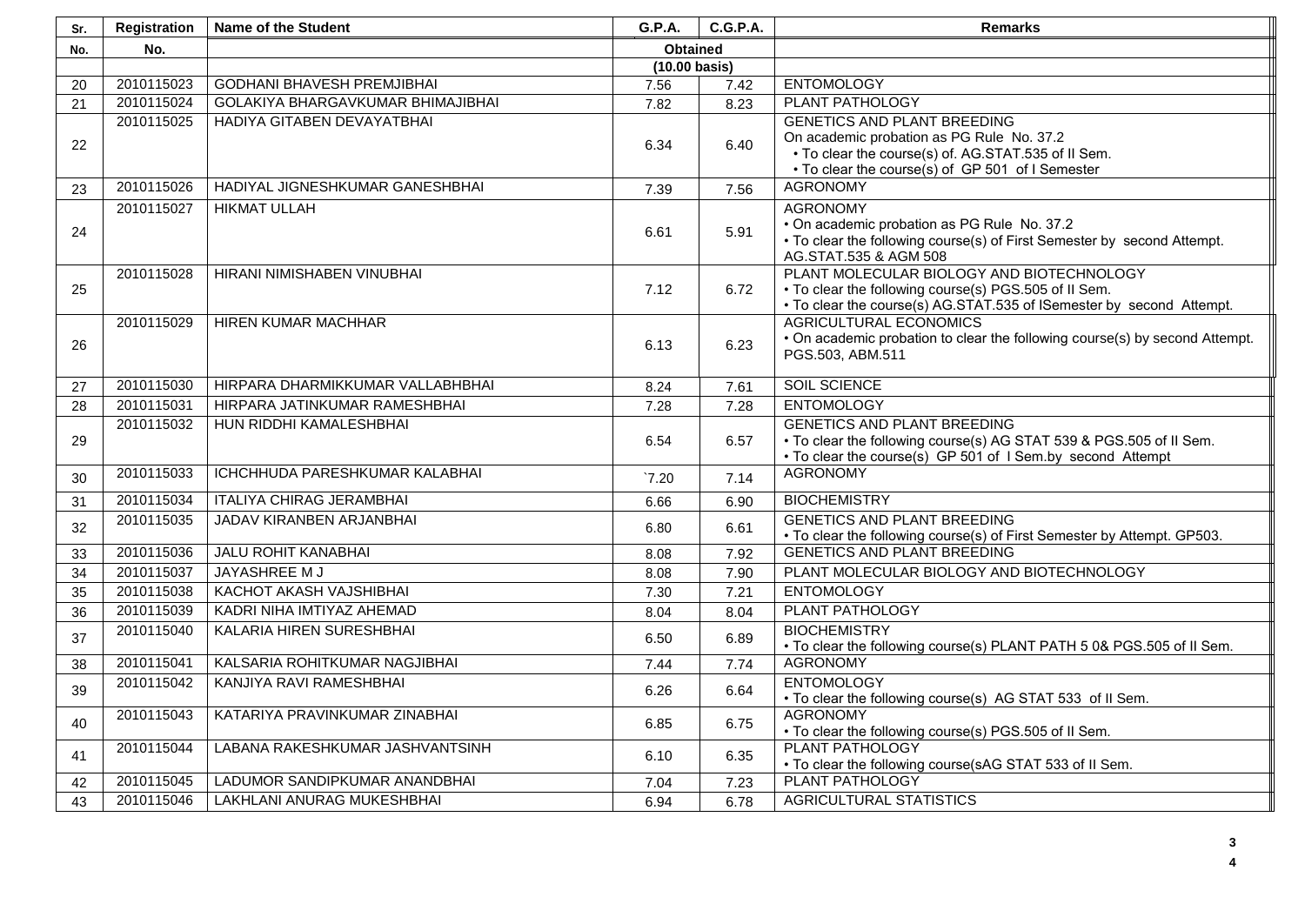| Sr. | Registration | Name of the Student             | G.P.A.                                          | <b>C.G.P.A.</b>                                                                                                                                | <b>Remarks</b>                                                                       |
|-----|--------------|---------------------------------|-------------------------------------------------|------------------------------------------------------------------------------------------------------------------------------------------------|--------------------------------------------------------------------------------------|
| No. | No.          |                                 | <b>Obtained</b>                                 |                                                                                                                                                |                                                                                      |
|     |              |                                 | (10.00 basis)                                   |                                                                                                                                                |                                                                                      |
| 44  | 2010115047   | LAKHNOTRA BHOOMI HARSURBHAI     | 7.10                                            | 7.28                                                                                                                                           | <b>GENETICS AND PLANT BREEDING</b>                                                   |
|     |              |                                 |                                                 |                                                                                                                                                | . To clear the following course(s) PGS.505 of II Sem.                                |
| 45  | 2010115048   | MAKADIA MAHEK BIPINBHAI         | 7.64                                            | 7.64                                                                                                                                           | <b>BIOCHEMISTRY</b>                                                                  |
|     | 2010115049   | MAKWANA MONIKA SURESHKUMAR      |                                                 |                                                                                                                                                | PLANT MOLECULAR BIOLOGY AND BIOTECHNOLOGY                                            |
| 46  |              |                                 | 6.38                                            | 6.40                                                                                                                                           | • On academic probation As per PG Rule No. 37.2                                      |
|     |              |                                 |                                                 |                                                                                                                                                | To clear the following course(s) of PGS 505 of II Sem.                               |
|     | 2010115050   | MALAKIYA NARSEEBHAI JERAMBHAI   |                                                 |                                                                                                                                                | . To clear the course(s) AG STAT 535 of 1 Sem.<br><b>GENETICS AND PLANT BREEDING</b> |
|     |              |                                 |                                                 |                                                                                                                                                | • On academic probation As per PG Rule No. 37.2                                      |
| 47  |              |                                 | 6.44                                            | 6.39                                                                                                                                           | To clear the course(s) by AG STAT 539 of II Sem.                                     |
|     |              |                                 |                                                 |                                                                                                                                                | To clear the course(s) by GP 501 & GP 503 of I Sem.                                  |
| 48  | 2010115051   | MODHAVADIYA VIJAY LILABHAI      | 7.35                                            | 7.00                                                                                                                                           | <b>SOIL SCIENCE</b>                                                                  |
|     | 2010115052   | MOGHARIYA NIKULKUMAR KHODABHAI  |                                                 |                                                                                                                                                | PLANT MOLECULAR BIOLOGY AND BIOTECHNOLOGY                                            |
| 49  |              |                                 | 6.66                                            | 6.23                                                                                                                                           | • On academic probation As per PG Rule No. 37.2                                      |
|     |              |                                 |                                                 |                                                                                                                                                | To clear the following course(s) by Second Attempt. AG STAT 535 of I                 |
|     |              |                                 |                                                 |                                                                                                                                                | Sem.                                                                                 |
| 50  | 2010115053   | MOVALIA JANAKI AMBALAL          | 7.93                                            | 7.64                                                                                                                                           | <b>SOIL SCIENCE</b>                                                                  |
| 51  | 2010115054   | MOVALIYA HARDIKKUMAR MUKESHBHAI | 7.86                                            | 7.70                                                                                                                                           | <b>GENETICS AND PLANT BREEDING</b>                                                   |
| 52  | 2010115055   | MUNGALA RAHUL ARVINDBHAI        | 7.94                                            | 7.76                                                                                                                                           | <b>GENETICS AND PLANT BREEDING</b>                                                   |
|     |              |                                 |                                                 |                                                                                                                                                | To clear the course(s) of PGS.505 of II Srm.                                         |
| 53  | 2010115056   | NAGARATNA NARAYAN KOLADAR       | 8.26                                            | 8.31                                                                                                                                           | <b>PLANT PATHOLOGY</b>                                                               |
| 54  | 2010115057   | NAKUM POOJA BALVANTBHAI         | 8.07                                            | 7.94                                                                                                                                           | <b>AGRICULTURAL EXTENSION</b>                                                        |
| 55  | 2010115058   | NOSHEEN AKHTAR                  | 8.44                                            | 8.21                                                                                                                                           | <b>AGRONOMY</b>                                                                      |
| 56  | 2010115059   | PANELIYA MEHULKUMAR RAMESHBHAI  | 7.74                                            | 7.65                                                                                                                                           | <b>GENETICS AND PLANT BREEDING</b>                                                   |
| 57  | 2010115060   | PARMAR HARSHIL VINODBHAI        | 7.88                                            | 8.06                                                                                                                                           | PLANT PATHOLOGY                                                                      |
| 58  | 2010115061   | PATEL CHIRAGBHAI KARSHANBHAI    | 7.74                                            | 7.74                                                                                                                                           | <b>GENETICS AND PLANT BREEDING</b>                                                   |
| 59  | 2010115062   | PIPALIYA HARDIK RAMESHBHAI      | 7.12                                            | 7.38                                                                                                                                           | <b>BIOCHEMISTRY</b>                                                                  |
| 60  | 2010115063   | PITHIYA PRAVINABEN HAMIRBHAI    | 7.30                                            | 7.15                                                                                                                                           | SEED SCIENCE & TECHNOLOGY                                                            |
|     |              |                                 |                                                 |                                                                                                                                                | To clear the following course(s). AG STAT 539 of II Sem.                             |
|     | 2010115065   | RAM HARDIKKUMAR NARANBHAI       |                                                 |                                                                                                                                                | PLANT PATHOLOGY                                                                      |
|     |              |                                 | • On academic probation As per PG Rule No. 37.2 |                                                                                                                                                |                                                                                      |
| 61  |              | 5.80                            | 6.08                                            | To clear the following course(s) by Second Attempt. Ent 508 of II Sem.<br>To clear the following course(s) by Second Attempt. AG STAT 535 of I |                                                                                      |
|     |              |                                 |                                                 |                                                                                                                                                | Sem.                                                                                 |
| 62  | 2010115066   | RAM JAYESHBHAI BHAYABHAI        | 7.85                                            | 7.77                                                                                                                                           | <b>AGRONOMY</b>                                                                      |
| 63  | 2010115067   | RAMANI BHUMIKA BIPINKUMAR       | 6.60                                            | 6.73                                                                                                                                           | <b>AGRICULTURAL STATISTICS</b>                                                       |
| 64  | 2010115068   | RAMANI JAYDEEP RAVJIBHAI        | 7.98                                            | 7.71                                                                                                                                           | SEED SCIENCE & TECHNOLOGY                                                            |
| 65  | 2010115069   | RAMANI MITULKUMAR LABHUBHAI     | 6.89                                            | 6.70                                                                                                                                           | AGRICULTURAL ECONOMICS                                                               |
|     | 2010115070   | RAMANUJ BHARGAV DALPATBHAI      |                                                 |                                                                                                                                                | GENETICS AND PLANT BREEDING                                                          |
|     |              |                                 |                                                 |                                                                                                                                                | • On academic probation As per PG Rule No. 37.2                                      |
| 66  |              |                                 | 6.04                                            | 5.80                                                                                                                                           | To clear the following course(s of AG Stat 539 & PGS 505 of II Sem.                  |
|     |              |                                 |                                                 |                                                                                                                                                | To clear the following course(s) of GP 501 & GP 504                                  |
|     |              |                                 |                                                 |                                                                                                                                                | of I Sem.                                                                            |
| 67  | 2010115071   | RANPARIYA VATSAL SANJAYBHAI     | 8.60                                            | 7.98                                                                                                                                           | <b>SOIL SCIENCE</b>                                                                  |